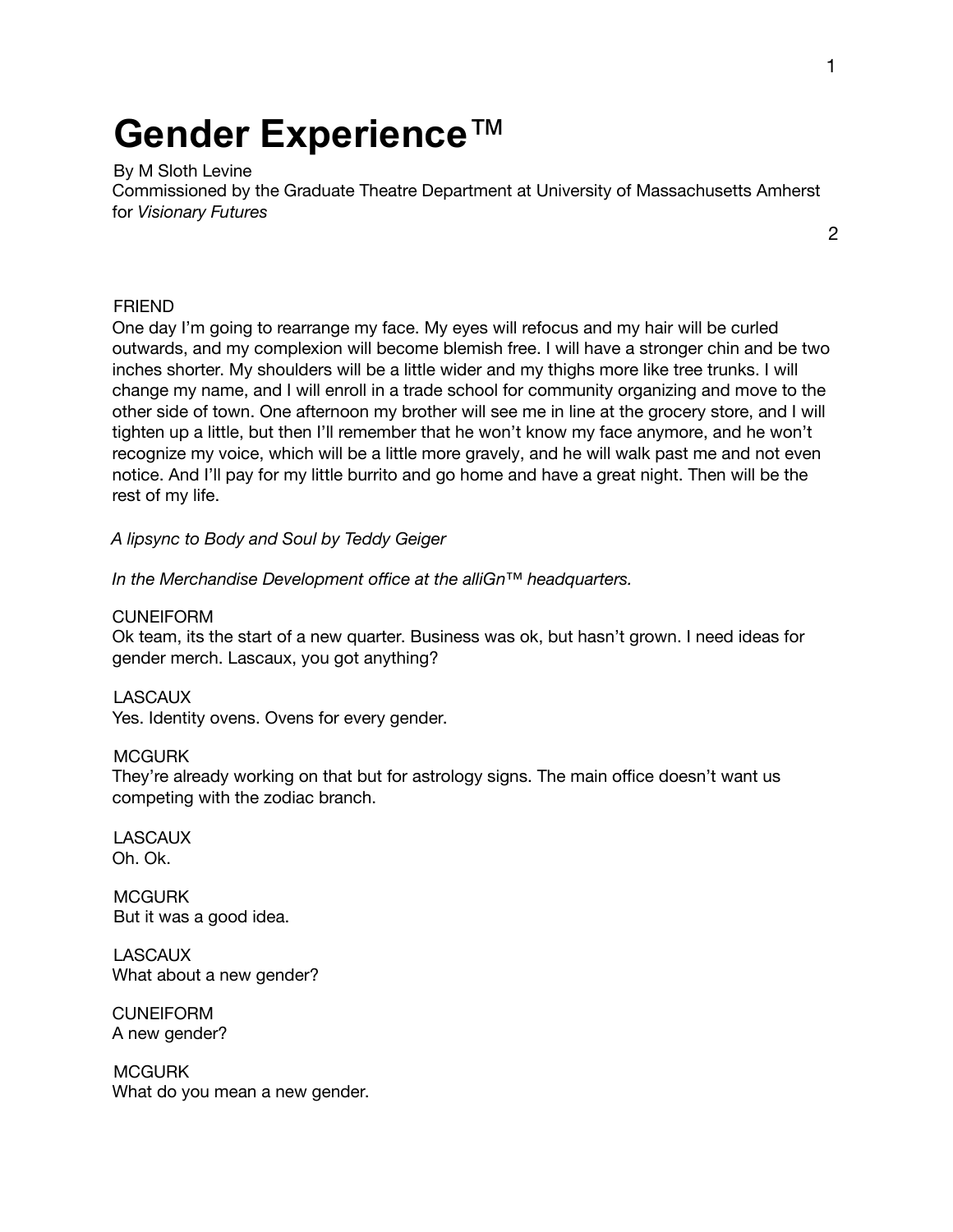**LASCAUX** Let's make a new gender.

**MCGURK** We've already got so many.

**LASCAUX** 

Sure, but now that we've got the technology to download gender profiles, we can make new ones.

## **CUNEIFORM**

4

Haven't they already made all the genders?

**LASCAUX** All the genders so far.

**CUNEIFORM** But I I mean The profiles have all possible combinations taken care of. Most people use the top several, but you can do whatever you want to yourself with alliGn™. Everything is fully customizable.

## **LASCAUX**

There must be something. It'll be new. We just have to find the market for it. And then the other markets will want to try it. Right McGurk?

MCGURK There's no room. Our classification system covers it all. And customization gives you any possible option.

**LASCAUX** What about… um…

**CUNEIFORM** What are you doing

**LASCAUX** Trying to think about genders.

**MCGURK** We've got to be able to find a hole somewhere in the gender scale.

## LASCAUX

In one school of thought, all genders are a mixture of physical traits on varying ends of the masculine-feminine spectrum.

**CUNEIFORM** Yikes.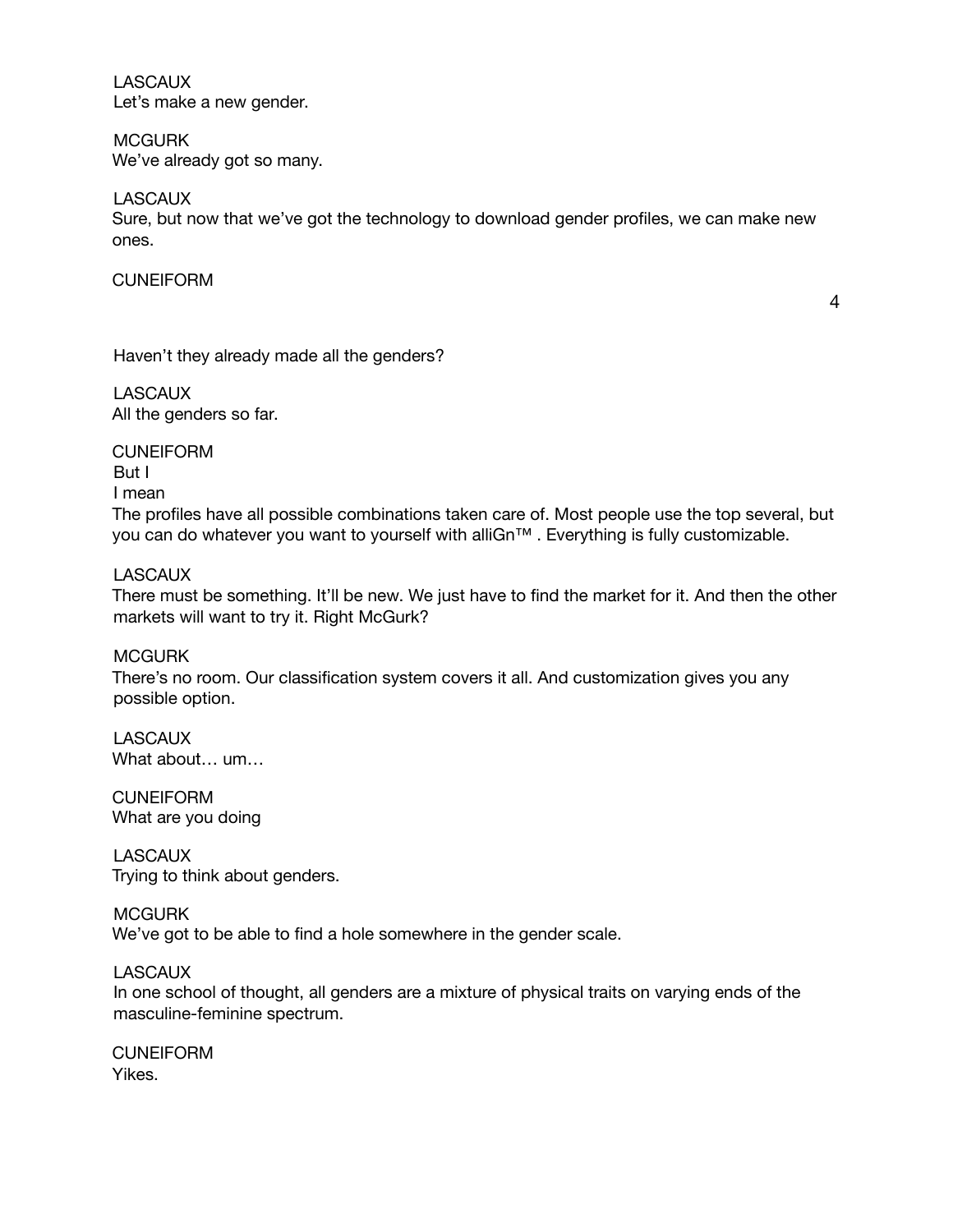**LASCAUX** What? That's what it is.

#### **CUNEIFORM**

It just sounds so old fashioned that way. You sound like my grandmother.

#### **LASCAUX**

Well it's sort of true isn't it? The alliGn™ tech allows us to emphasize or neutralize different traits along a scale that we once called masculine-feminine. But now that we have access to all of these different scales, it's a lot more free.

## **CUNEIFORM**

Wait what.

**LASCAUX** Like this

## **CUNEIFORM**

You're saying that's gender? People don't like to think of their genders as a scrambled railroad map.

#### **LASCAUX**

Cuneiform, you founded this department you know what I'm talking about.

#### **MCGURK**

OK I see what you mean, everything is fully customizable, they can adjust the sliders however they want. We've made room for every point on the spectrum to be hit.

## **LASCAUX**

But we cant give up. There's got to be some kind of gender that our scale doesn't get to.

#### **MCGURK**

We're using a lot of deregulated language today. How are we defining gender right now?

#### LASCAUX

I suppose… the particular permutation of body traits you choose in order to reflect mental state and personality through physiognomy.

#### **CUNEIFORM**

In the past, gender was about defining social roles through body types. Nowadays we think about gender as the physicalization of personality. When Lanvin opened their first Gender Clinic, that's when the fashion industry became involved with how we thought of gender.

## **LASCAUX**

Gender was always about fashion.

#### CUNEIFORM

Fashion was about gender, but we understand gender to be fashion in a much different way than we used to. But if we open a new style of gender to market to the possibilities are endless. We could even consider Mars.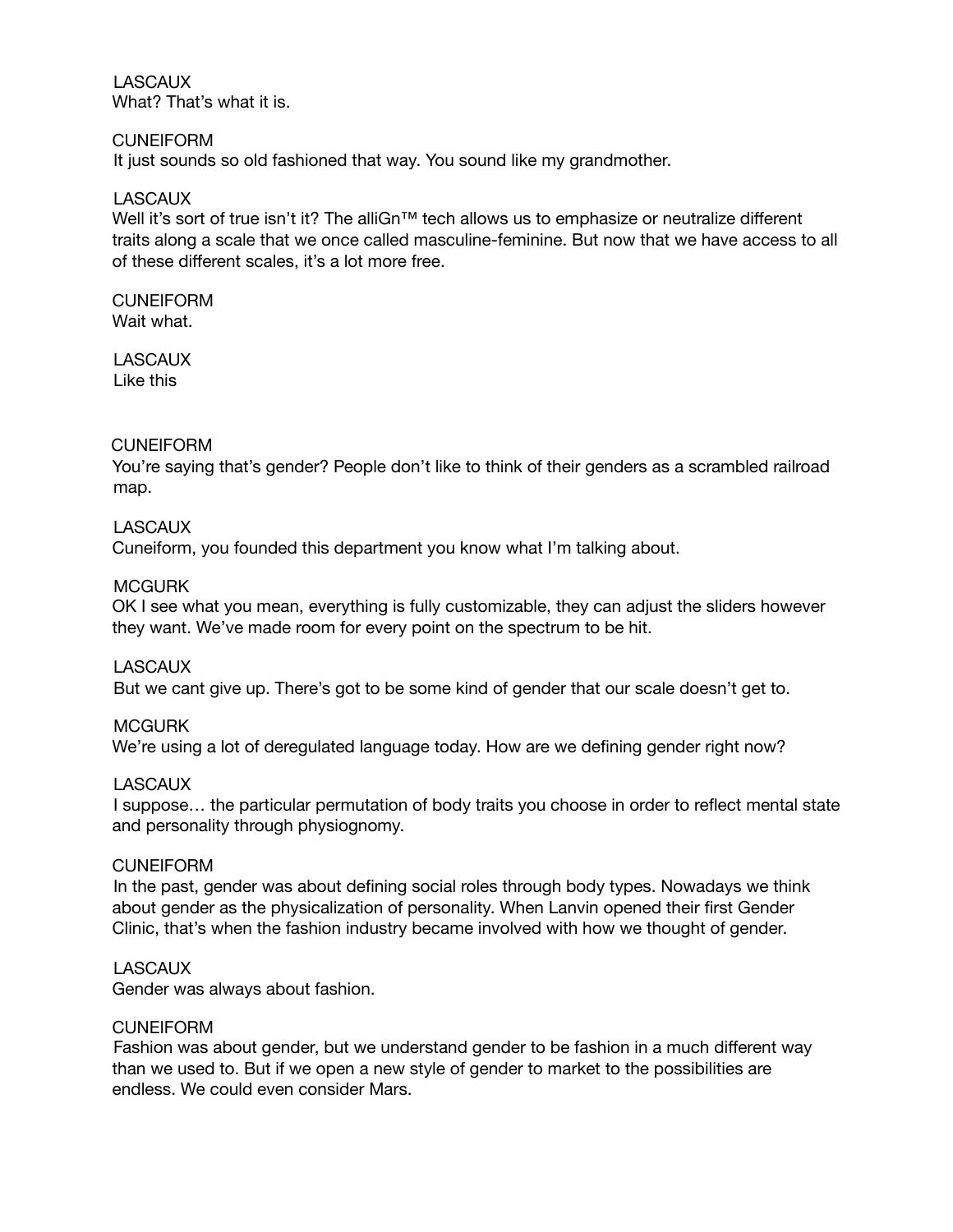*A completely virtual landscape.*

## 2D Garland

Hi, I'm 2D Garland, and here at Curate™ we understand that identity comes at the intersection of mind and body. After 5 years of publicly available alliGn™ technology and decades of medical advancement, access to your own TruSex™ Gender Experience is higher than any time in human history.

Thanks to subsidies from the Venusian Solar Mining Coalition, anyone can receive alliGn™ therapy and Gender Affirmative Care to build the body that works for them.

Try any of our Default Genders, downloadable from the Curate Social Profile™ Server. Popular Genders Include:

Classic Adam or Eve Birth Goddess He-Man Warrior Hunk Masc, Femme, and Andro Queen Drag Goblin Blue Stonebutch Machismo High Femme Elf 1930's-Style Debutante (with or without Slouch) Kardashianesque Venus Form Bear **Otter Twink** Faggot Dyke Lunar Priestess Jessica Lipstick von Teese™ Plus Size Barbie Marathon Runner Asexual in Smooth or Rough Cinderella with or without Minuscule Feet Samson-to-Delilah Fluid Forms Bird Boned Boy Toy Mermaid (comes in Atlantic, Pacific, and Arctic models) High Heat Resistant SurvivalFist™ Swamp Crone Yellowstone Wolf Prehensile Toed Stretch Champion High Necked Carpenter Millenium Heroin Bitch E-Boy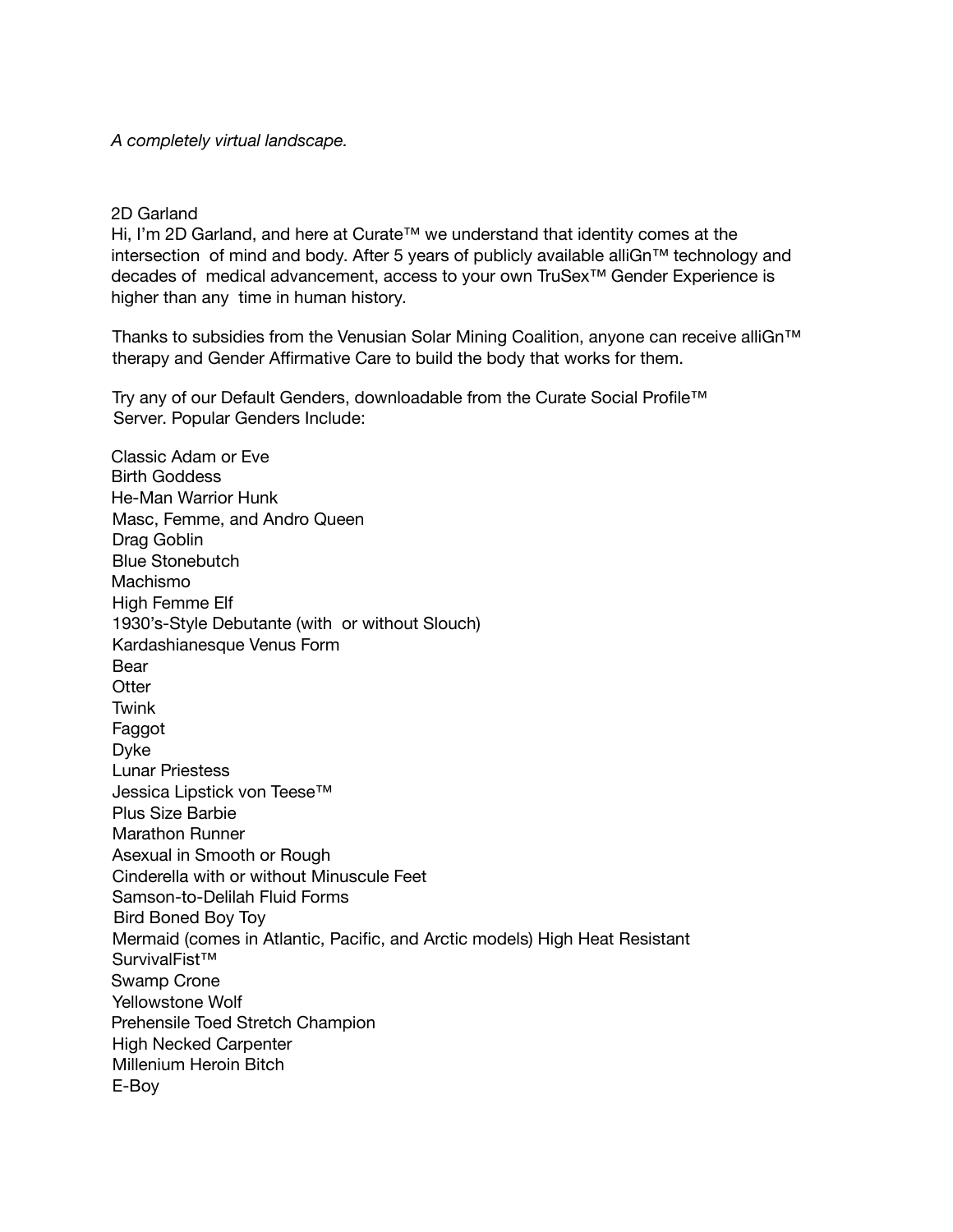Scene Queen Rough Trade Father Figure Brick House Landlady Blue Commune Faerie Earth Mother Sun Hero Floral Print Lumberjack

Or Customize your own Gender with the TruSex™ Consult Service.

## *A park bench*

Friend

I think to be perfectly happy would be to stop being able to perceive time. I think the perfectly happy moment would never be able to end, because if it ended it wouldn't be perfect. So once you reach that level of happiness, something else happens to you and that's where you go, and maybe the rest of us who are only sometimes happy see people who become perfectly happy die.

And so mourning is actually jealousy. I mourn my sister, who is gone because wherever she is, she is happier than me. I mourn my childhood, because it was not as happy as I would have liked. I mourn the ice cream that fell on the floor, because the floor gets to enjoy something I wanted and the way the floor enjoys it is inaccessible to me. It is not a happy thing. I am not a happy thing.

*At a TruSex™ Consultation*

PS BLOSSOM How can we help you today?

MUSTARDSEED Hello, I would like to turn my skin

PS BLOSSOM We don't do ethnicity tone shifts here.

MUSTARDSEED No, I want to turn my skin blue.

PS BLOSSOM Like Avatar?

MUSTARDSEED No, more like a very pale blue.

PS BLOSSOM We can do that. It's very retro. It was a fad in the 50's. They did it with temporary ink.

MUSTARDSEED

I know all about it. I want to be blue. I think I'd be happier blue.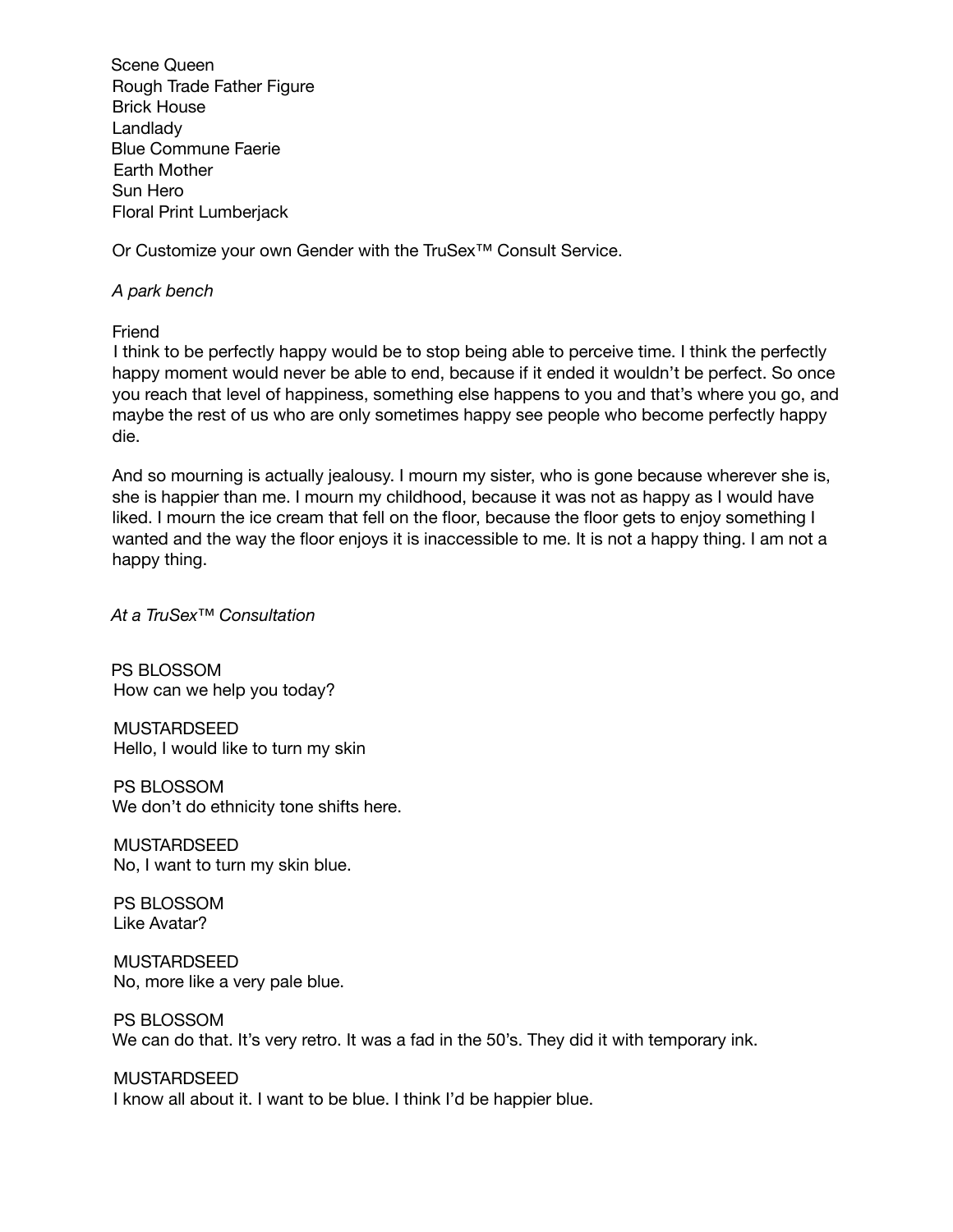PS BLOSSOM It's a very permanent shift.

#### MUSTARDSEED

Well, none of this is all that permanent anymore.

#### PS BLOSSOM

We could change it back, but it's harder to regrow your skin a third time, and it takes a while.

#### MUSTARDSEED

I know. I've already been alliGn™'d a few times.

#### PS BLOSSOM

Full skin shifts are becoming more popular again, but fantasy tones can be tricky. Since it's genetic, the precise color may not be precise. There's some variance based on other factors, including the healing process, your sun exposure, and other genetic factors.

#### MUSTARDSEED

That's ok. I just want to make sure it's not accidentally like, indigo or navy.

## PS BLOSSOM

Yes, we can do a scan and develop some projections before we proceed. Lighter colors are usually more realistic goals for most, so I'm sure we will be able to help you reach your truSex™ experience.

## MUSTARDSEED

I do have a phallus which was tone shifted blue a few years ago, so I'd like it to match.

## PS BLOSSOM

Oh great. That will make it easier.

## MUSTARDSEED

Thanks. I'm in a commune with some of my lovers, and we've all been having blue dreams the past year. It feels like time to bring that into my daily life. It's all I can think of when I'm at the office. For my skin to be blue.

#### PS BLOSSOM

Are your partners encouraging this decision?

#### MUSTARDSEED

Oh of course super supportive. Wait, it was my idea. They're not pressuring me, at all. We're not matching. Our wife Elissa has had blue-green hands and feet for a few years now, and our boyfriend Connor has all his tattoos in indigo. So it's always been our color. Even before I knew any of them, I painted all my bedrooms I ever lived in pale blue. It just makes me feel safe. And I want to be able to bring that feeling of safety to everyone who I know.

10

*In front of a stained glass window depicting Amanda Lepore*

## MOTHER SCHUMACHER

Welcome, my good judys. It's another bright Friday night and THE HIGH FEMME CHURCH OF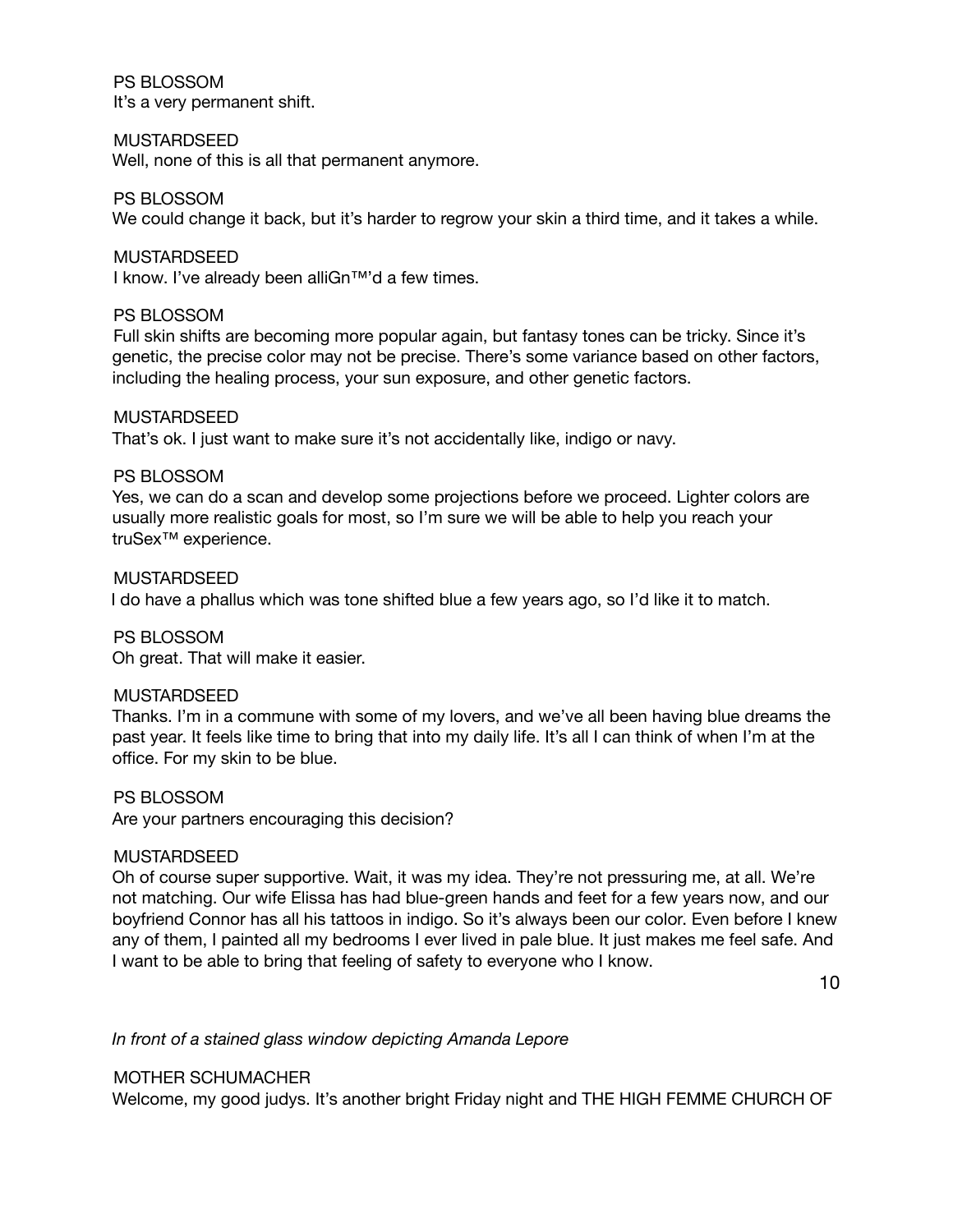THE RAZOR SHARP WOMAN welcomes you.

I urge us to remember: In the beginning there was a kid.

And the Divine Feminine Entered Her, and The Fire Destroyed Her Birth and she was Amanda Lepore.

The Nimrod said "we will build a tower here, and we will reach the heavens. We will reach such heights that none shall lose sight of it. From any floor we can look out and see those who live within the domain of the earth and we will honor them and they will be safe under our sight. They will look up and see that their human family has unlocked Achievement. And we will be Happy for It.

But a Cis Straight White Man With Money came and said "No-many people will be this happy and together in their multiplicity and that which binds you will be scattered, and there will be words left to divide you rather than recognize that which is singular & all shall be confused & tongues shall wag & dogs shall bark & cats shall shriek & birds shall call."

And the Great Tower was struck and came tumbling down in a Cataclysmic Circumcision. Some rejoiced and some were distraught and some didn't know anything different, as they never came near to it and could not see so far and were not told about it either being built nor coming down.

And Amanda Lepore said unto the Masses: "I don't know much about Clothes

But my Hair looks Fierce." And she turned the Old Church into a dazzling Limelight and had a Great Time Anyway.

And she brought us on the Path to Femme Glory To Fun and Fucking and Lipstick and Latex. We party in the wake of destruction, for we've been aligned with the Truth.

We are Made in His Image But We Make Ourselves in Hers.

*At Pollyannelope's house, on a carpet.*

ORLA-JEAN I'm so glad my family stayed on Earth, because the Martians literally do not have alliGn™ . Like they do not have it. You can't get it up there.

## POLLYANNELOPE

That can't be true. It's alliGn™ . It's like… how do you not have alliGn™ ? That's like saying "we don't have washing machines."

ORLA-JEAN It's not up there. They just don't do it.

POLLYANNELOPE Why not?

ORLA-JEAN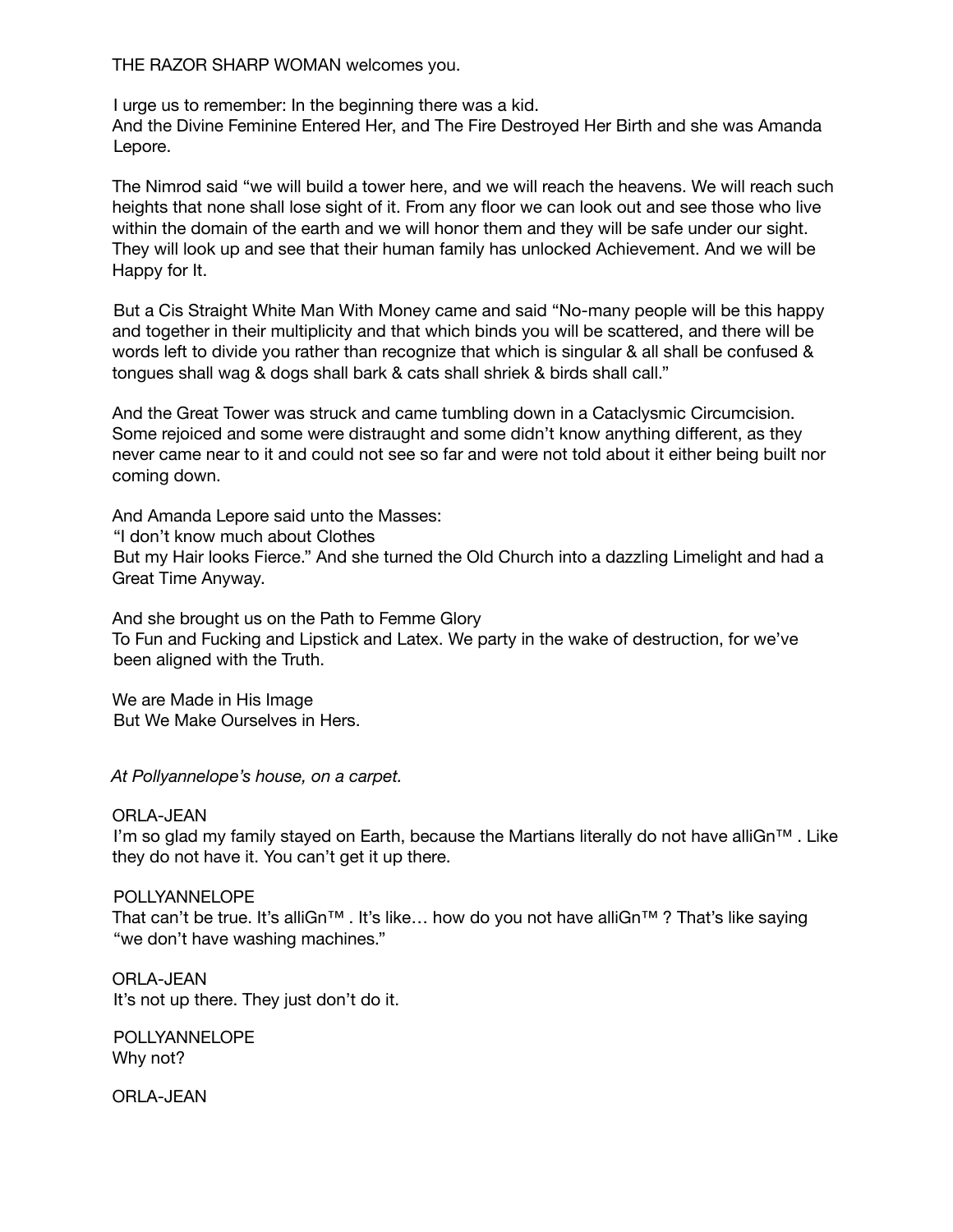I heard they're all cis on Mars.

POLLYANNELOPE Statistically that's impossible. Nobody is born with all the gender they want.

ORLA-JEAN They don't do it. They don't transition.

POLLYANNELOPE Everyone's in transition. Like all the time.

ORLA-JEAN On Mars you just like… wear your clothes and like, idunno. You deal with it.

POLLYANNELOPE What do people with periods do?

ORLA-JEAN They have birth control!

POLLYANNELOPE I don't know! You say they don't have alliGn™, they might not even have fire!

ORLA-JEAN They don't have alliGn™ in Restoration Colorado either.

POLLYANNELOPE That's not surprising, they don't have internet in Restoration Colorado. It's a cult.

ORLA-JEAN I don't think it's a cult. It's a whole country.

POLLYANNELOPE Orla-Jean it is still a cult. Didn't you see the documentary?

12

ORLA-JEAN I have my first Consult this weekend.

POLLYANNELOPE Really?

ORLA-JEAN Yeah.

POLLYANNELOPE Did you find out your gender?

ORLA-JEAN Yes. I'm a Twink.

POLLYANNELOPE O'Cool.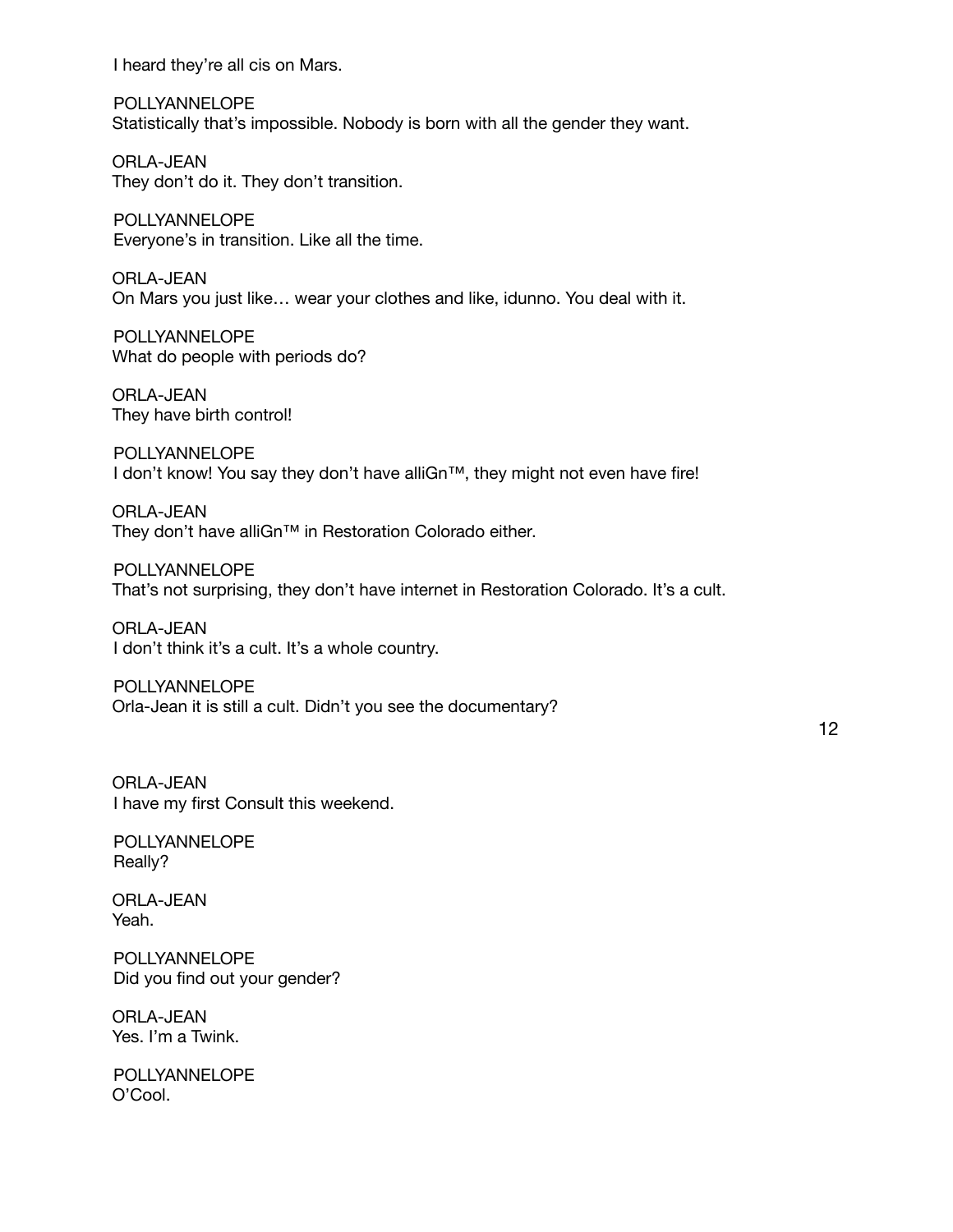ORLA-JEAN

Yeah. They're gonna up my metabolism and straighten my hair, and I think I'm going to ask to be taller, and just like, maybe take out some of my ribs.

POLLYANNELOPE That's a lot for your first Consult.

ORLA-JEAN Yeah, but I think I'll be happier. Like, why wait? I'm just like, sick of having to watch what I eat so much and I just feel like, I don't want to be so short. Have you used alliGn™ yet?

POLLYANNELOPE Not yet. My sibling Lana, the Mermaid, they didn't get one until college, so I might just wait.

ORLA-JEAN If you know what you want you should just do it. It's really easy to schedule.

POLLYANNELOPE Yeah, I think my mom said it was a little complicated with our doctor, because we'd need a referral or something.

ORLA-JEAN No you can just call, it's really easy.

POLLYANNELOPE And I think my mom like, doesn't have the savings for it right now. Are you gonna change your name?

ORLA-JEAN No I'm going to stick with Orla. I like it.

POLLYANNELOPE I'm fine waiting for alliGn™ . I want to make sure I make the right decision.

ORLA-JEAN I didn't mean to embarrass you.

13

POLLYANNELOPE I'm not embarrassed.

ORLA-JEAN So did um, we should work on this presentation, right?

POLLYANNELOPE Yeah. I thought I could handle the history portion and then you do the current events, and we can split the debate?

*At a bus stop.*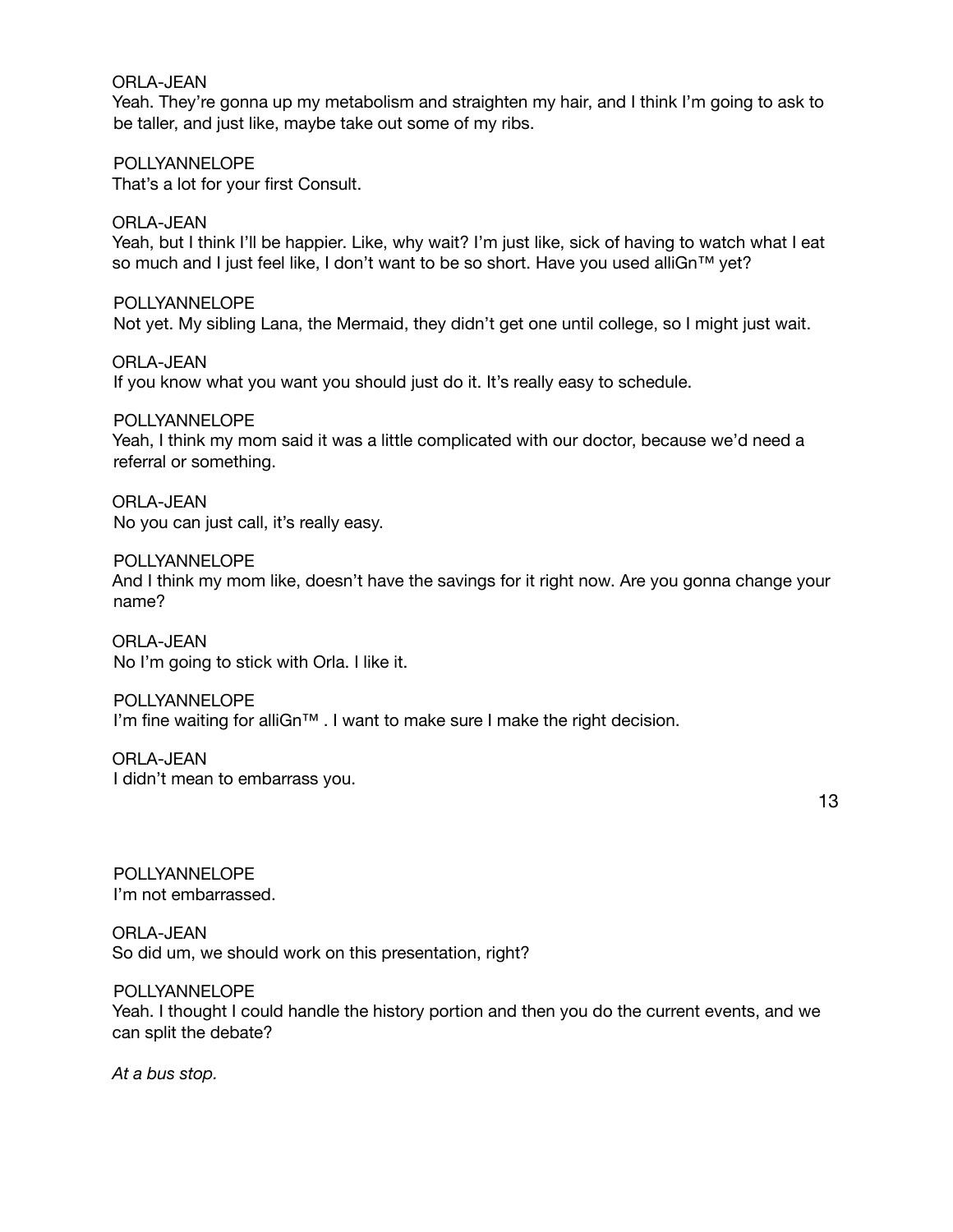## **MCGURK**

Honestly it pissed me off at first when people who used to be cis started using alliGn™ and the stuff like it. Like, it happened in parallel. First the Real Housewife rich socialite kind of people were using it for Perfection Tech, and the trans people were using it for like actual healthcare, and then JVN did that streaming special about his Gender Experience™ and everyone wanted it to prove how much they loved themselves and it blew up from then and now it's just expected that you'll use it somehow to define your gender. It's like so old fashioned to be cis.

*At an ice cream store.*

## FRIEND

I didn't like my body before. I felt hollow and withered, even at 16.

I love the way my hair grows now.

I love the way I feel my stomach spin with me.

I love my ribs and my belly.

I have the exact body that I want to have. I take up exactly the amount of space I

deserve. I love walking around with my body and feeling us travel in space.

When I feel my feet on the ground, there is power that runs up through the mass of my form and out the top of my head and an invisible golden cloud bubbles out of me, making me strong and influencing those who come near me.

I can bring an atmosphere of power wherever I go.

I feel the mass of my body and I feel heavy enough to keep the world

together. I am strong enough to do everything I want to do.

I am as gorgeous as I could imagine myself to be.

I love this body.

And my mind feels more in tune with my body, but there is still a kind of longing. Not that I'm longing for something else, but that there is a longing for me. From some unseen realm, I can hear myself being longed for.

14

*In a workroom.*

LASCAUX I did a little research

**MCGURK** Thats our job

**LASCAUX** Sí

**MCGURK** And?

**LASCAUX** There's some people who have started hacking alliGn™ in secret.

**MCGURK** 

Furries aren't doing anything illegal.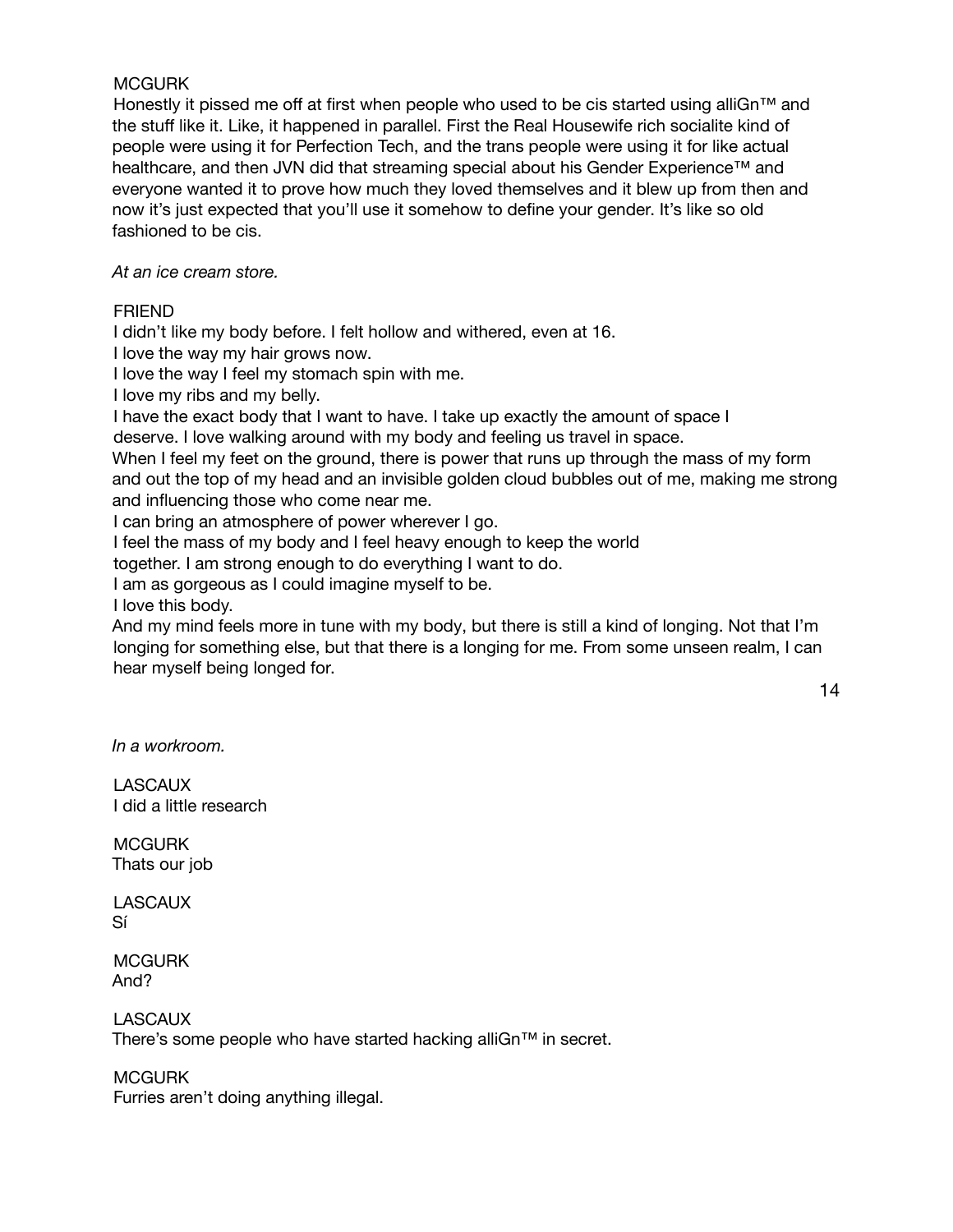#### **LASCAUX**

Not the Furries. That's not secret. No, these folk aren't doing anything technically illegal either, other than misaiming the resequencers. They call themselves "

**MCGURK** What?

**LASCAUX** "  $\blacksquare$ " It's silent.

**MCGURK** They can't really pronounce it that way.

**LASCAUX** I guess only they can hear it. Or sense it. The name.

**MCGURK** What the hell are you talking about stop being this way that you are.

LASCAUX They basically scramble the sensory receptors to grow new sensory organs that they claim allows them to tap into another level of perception they've felt but couldn't access previously.

**MCGURK** I don't…. Believe in this.

**LASCAUX** No it's a thing!

**MCGURK** So they basically mess up their sensory organs to like, not work?

15

**LASCAUX** They say they just work in a different way.

**MCGURK** I think that's dangerous.

**LASCAUX** They once said that about transgenders before alliGn™ .

**MCGURK** Don't do that, don't make me sound like that. You're not doing your job anymore. We sell gender accessories.

**LASCAUX** 

I think we might be able to get ahead of this and help them out, figure out a way to do it safely and stuff. Do I really want to get rid of gender?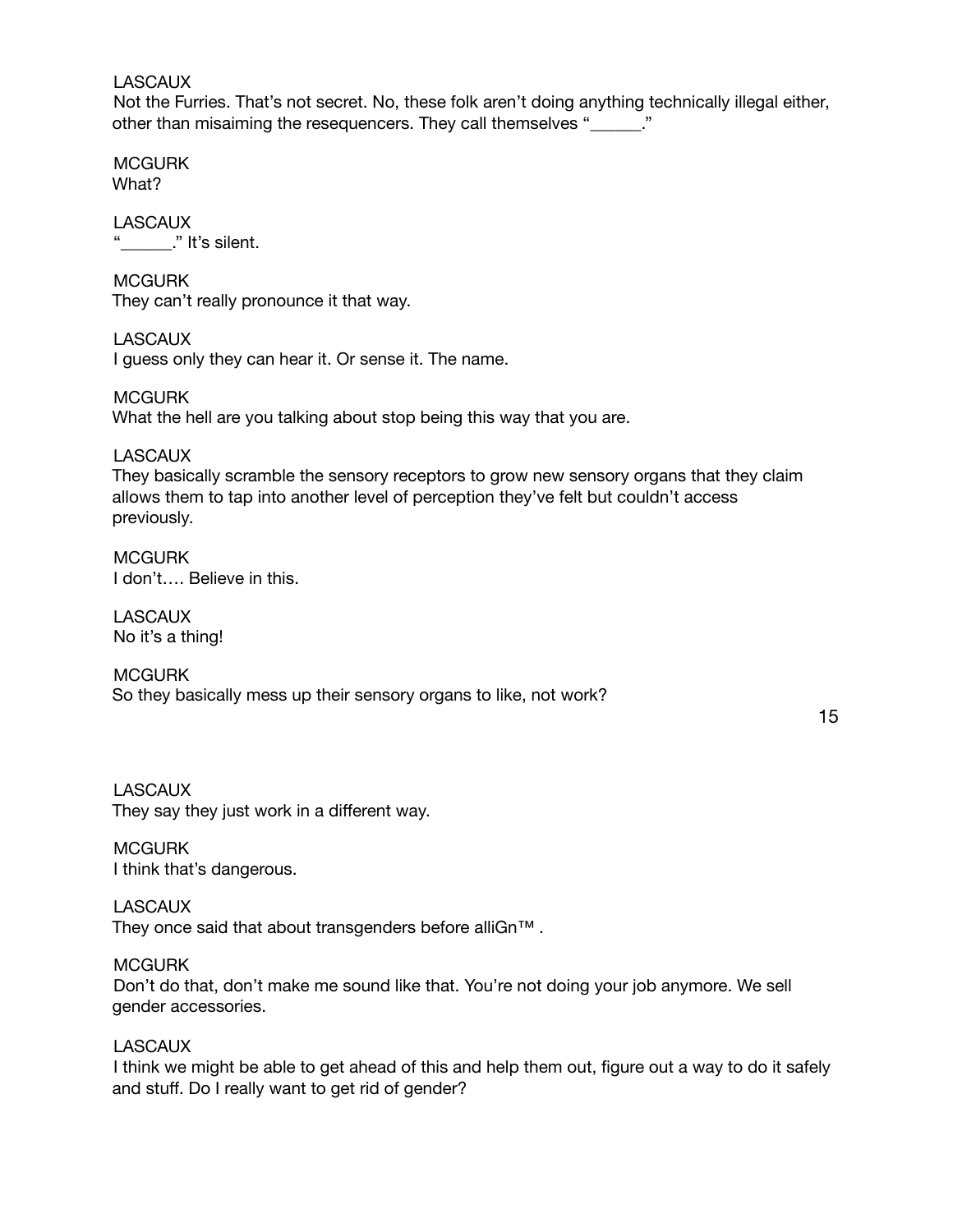## Idunno

I dont really care what other people make of their gender

I want to just go about my business and not starve and not have to spend all my time doing something I hate.

I feel insecure about this.

Because our job is to sell things that give people their gender.

But gender is so many things, and I don't really actively care about most of those things. Don't you think gender can be selfish, when it's not prescriptive? And I've got my gender and I don't actually care that much what other people do with theirs.

## *On a train.*

## MUSTARDSEED

My sibling is raising their child without gender. I know a lot of people do it, and I think that's so great, but for some reason I was surprised by it? Maybe in a jealous way? It hasn't even happened yet, but they're going to start taking hormone blockers before puberty begins so they never have to go through puberty at all, and their genes have been altered already to make sure they don't become vitamin deficient. They'll get to choose completely. We've come such a long way from traumatic puberties and then self-discovery and now accessible (to the well off) healthcare and normalization of reaffirmation, but now they won't even have to go through the hard part? They'll never have to find out what feels wrong? How do you know your gender if you don't have to experience a wrong gender? My skin is blue because I knew what it was like to be blue without it. But my young cousin will get to be whatever color they want whenever they want, because they were given skin tint receptors in the womb. So whenever they want, they'll be able to have the alliGn™ activate different colors.

16

## *In the workroom.*

## 2D GARLAND

An exciting announcement from all of us at Curate! We've been gathering feedback over the past several years from our users, and are delighted to announce a new program in the alliGn™ family.

Curate recognizes our history as a company based in the cultural remnants of the American Empire, with a historical pattern of white leadership. As such, we have mostly refrained from providing default genders that come from cultures colonized by European and American forces.

We recognize that this has indirectly made it more difficult for people of color to access gender affirmative care, and have begun assembling alliGn™ ™ development teams made up of trans people of wide gender experiences across the globe from a wide array of ethnic and racial backgrounds. We look forward to sharing their work with you in the near future!

Stay updated on all of the alliGn™ news by following our social media accounts @alliGnXCurate (*pronounced "at align by curate")* on all platforms.

LASCAUX GENDER GENDER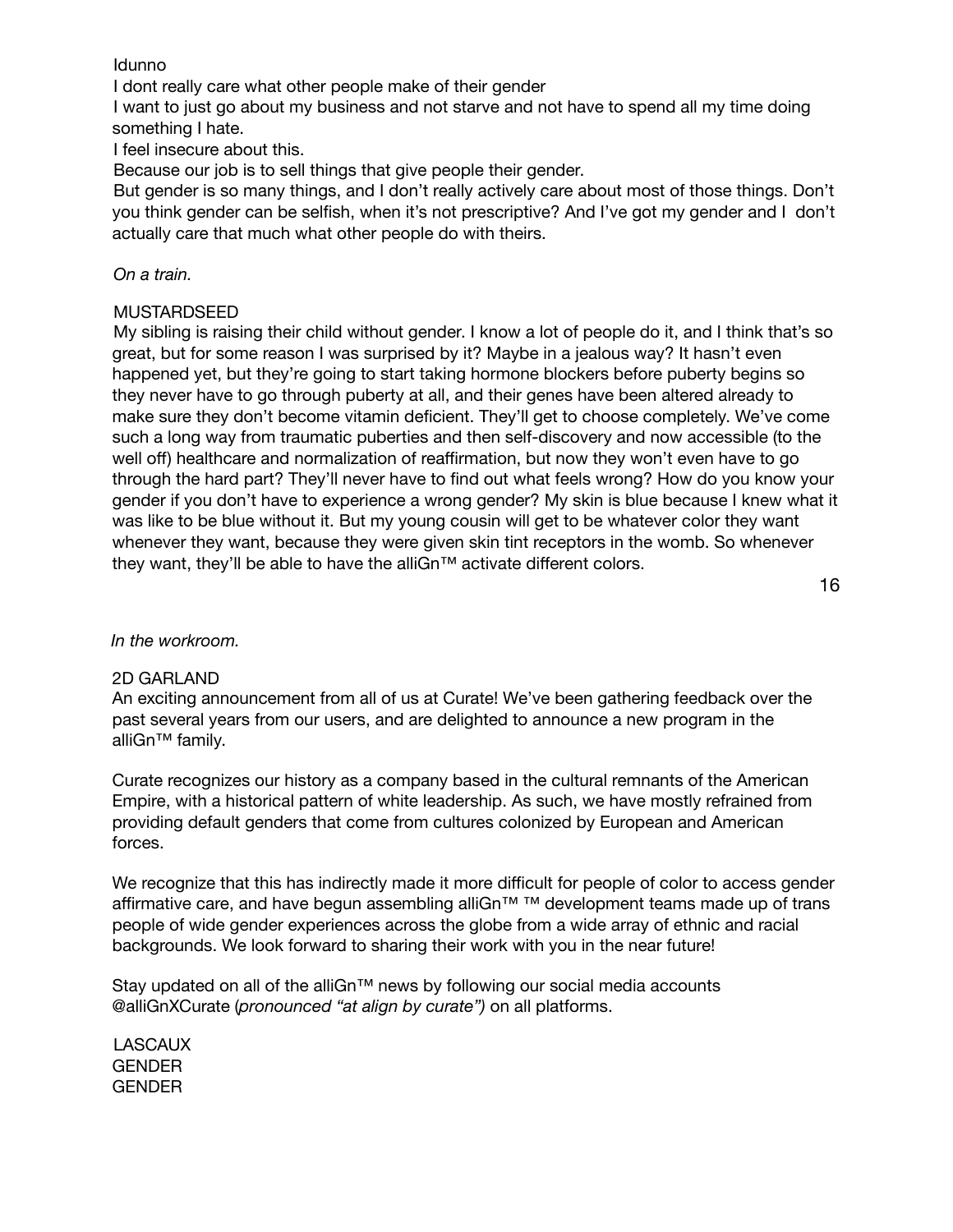GENDER I MADE HER OUT OF CLAY AND WHEN MY GENOMES RENDER THEN GENDER WE SHALL PLAY

*Elsewhere.*

FRIEND Ok I got everything I wanted and now I'm dying. I guess that's what happens when you get everything you want. You die. I'm not dead. I'm dissatisfied then.

*At the dinner table.*

POLLYANNELOPE Imagine Youre existing in space And something happens And you know about it Because you felt it And nobody else felt it And you thought you felt something And then You get a few nerve endings realigned and the organ above your stomach a little fermented And that thing you felt It's everywhere And it's not one feeling It little specks of thoughts and images and sounds and smells and textures and temperatures and its none of those things And its all making sense You understand everything Everything that felt off before Or not off But Incomplete And now you feel " \_\_\_\_." And it makes sense Being alive makes sense You can move through it again. Because youre not stopping to wonder.

19

*A lipsync to Babylon by Lady Gaga.*

## **LASCAUX**

I'm doing it. I'm gonna unlock the feeling. I want gender euphoria, and that's what I'm going to get out this. When they take my stomach brain and enhance it to become a dimensional brain I